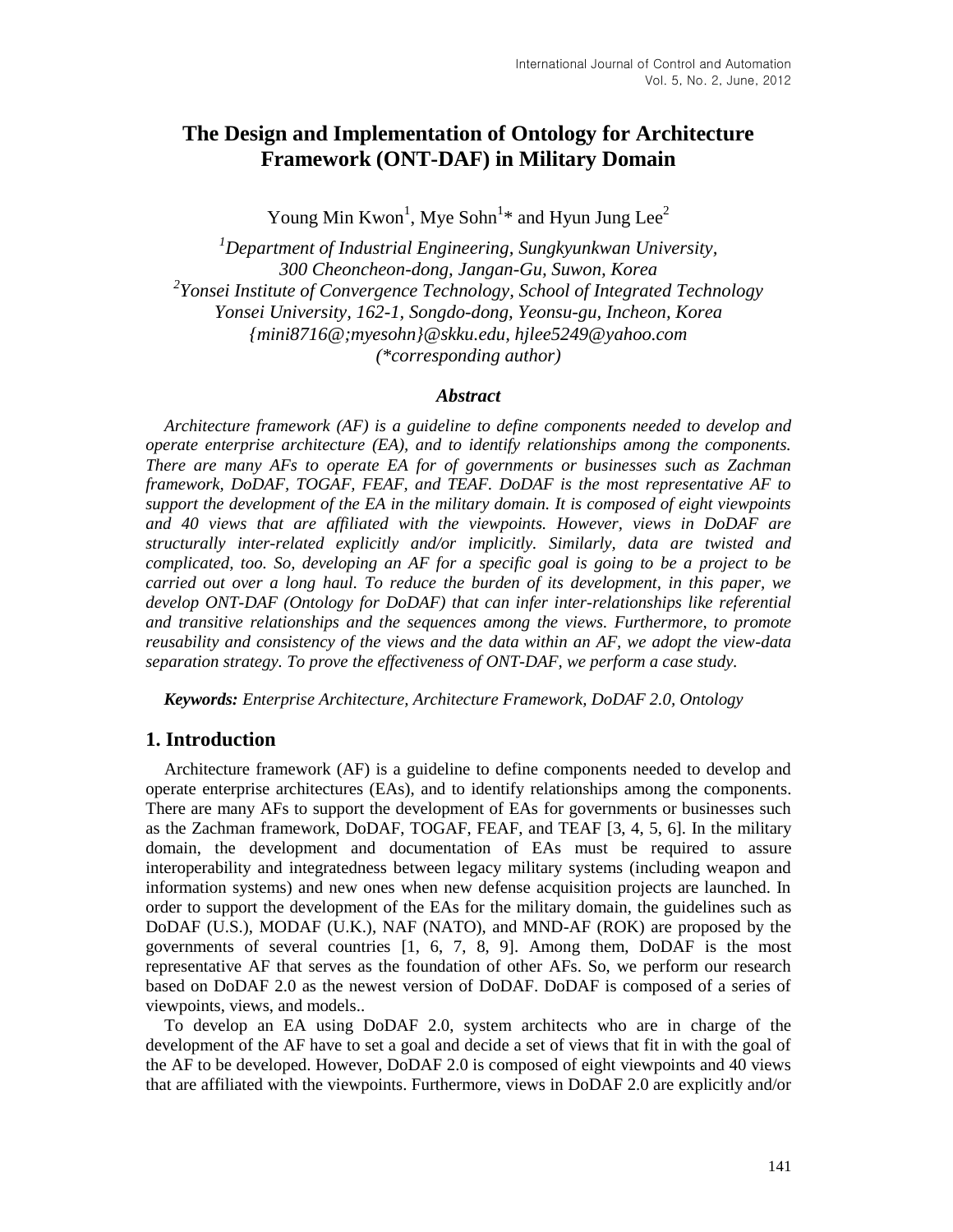implicitly entangled with inter-referential and/or transitive relationships. It is very difficult for the system architects to develop the AF by taking all relationships into consideration. Even though, to support the development of the AF, CASE tools are developed like System Architect, FrameWork, and Architect Framework [14, 15, 16], these CASE tools have limitations such as their inability to understand the implicated relationships among the views and/or data in the AF and/or to perform inference of inter-relationships between views and data for a specific AF. In this paper, we develop ONT-DAF (Ontology for DoDAF) to support the development of AFS in the military domain. It can infer inter-relationships and the sequences among the views and data in DoDAF 2.0.

The contributions of the developed ONT-DAF are as follows. ONT-DAF contributes to the reduction of the burdens of developing the AF by decreasing trials and errors. It improves the completeness of the AF. Furthermore, ONT-DAF can be expected to contribute to the evaluation of legacy AFs.

The outline of this paper is as follows. The next section describes related works. Section III presents the overall schema of ONT-DAF. A case study is performed in Section IV. Finally, Section V brings the conclusions and suggestions for further research.

## **2. Related Works**

To develop complete AFs based on improved understandings on document-based AFs, ontology is widely being applied. AF-related ontology is classified into two types; data model ontology and ontology for AF components. The former ontology is to boost interoperability among data that are used to develop AFs, and the latter is used to share the understanding of the structures and components of AFs. The representative examples of the data model ontology are the DoDAF Meta model (DM2) and the MoDAF Meta model (M3) [6, 7]. They are provided to maintain consistency of data that are used for architecture descriptions and reference models, and composed of conceptual, logical and physical models. Each model describes data and constraints to satisfy the objectives of each model. The Zachman framework is constructed using applying ontology developed by Kang, et al. [2] and Zhuozhi Chen and Rob Pooley [10]. Kang, et al. adopts ontology to develop semantics-applied AFs to enhance understanding and communication between humans and systems. And Chen and Pooley build a meta-model using the BWW (Bunge-Wand-Weber) ontology and the Enterprise ontology (implemented on TOVE), which is applicable to the machine-processible Zachman framework. Turo Kilpeläinen and Miika Nurminen [11] used the constructed Genre-Based Ontologies as a conceptual base for the EA description. Allemang et al. [12] developed the FEA-Reference Model Ontology (FEA-RMO) to share the meaning of FEA reference models. FEA-RMO supports useful queries to use information in FEA documents and provides a guideline for direction or the scope of modeling when the EA is constructed by seven models of FEA. Arseniev [13] provided ontology-based EA for the management of the information systems of a university. Oddrun Pauline Ohren [16] applied ontology to implement specified information in model-based AFs (FEAF, DoDAF etc.) for the comparative evaluation of AFs.

To sum it up, the ontology related to AFs is classified into data-level ontologies and ontologies supporting the construction of AFs that is applying semantics on AF. In this research, the proposed ONT-DAF also supports the systematic construction of AFs. To do this, data are separated from views to improve the data-sharing and to clarify the relationships among views and among data.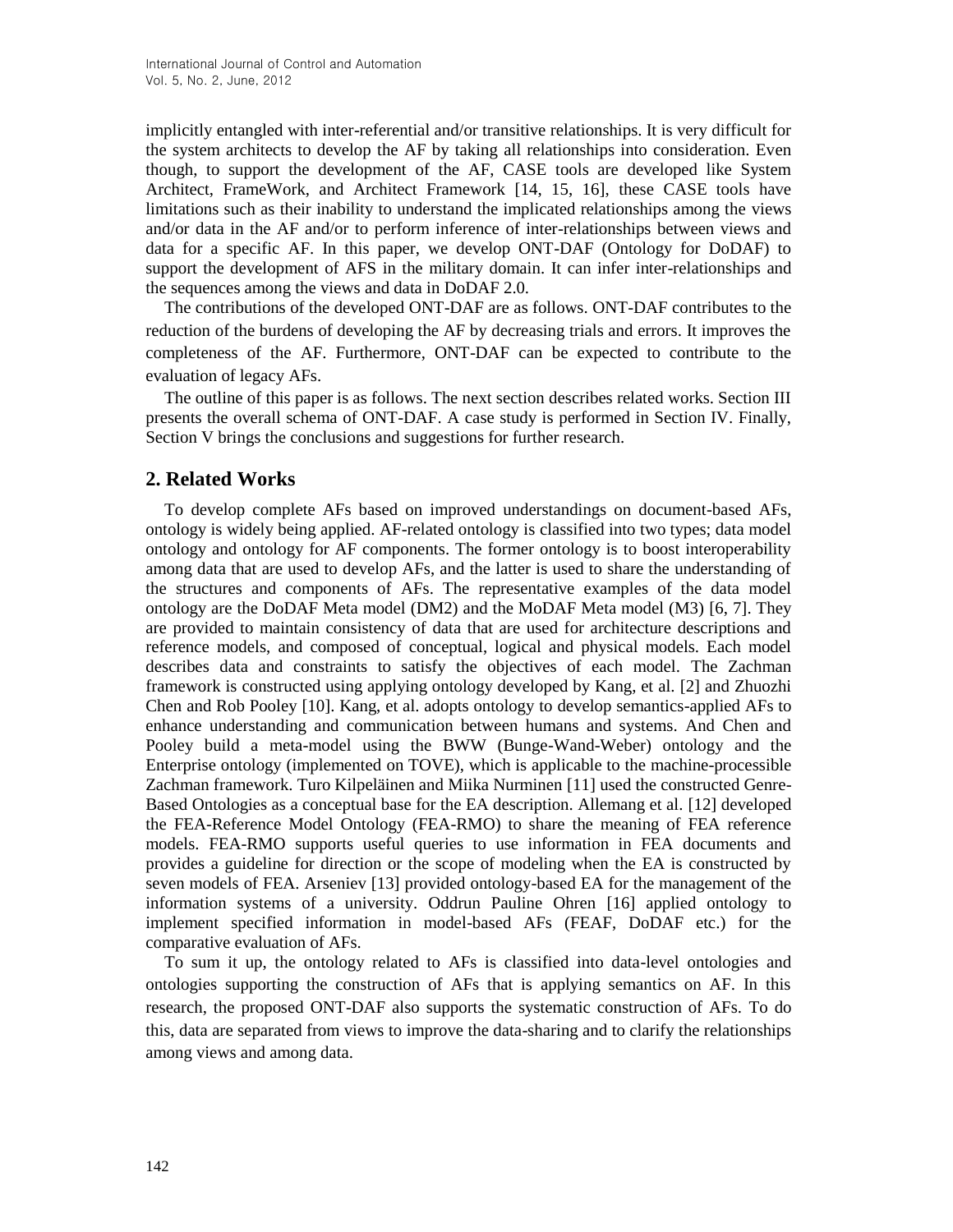## **3. Overall Schema of ONT-DAF**

### **3.1. Analysis of DoDAF**

Before the development of ONT-DAF, we perform in-depth analysis of DoDAF 2.0, which is the root of almost every AF in the military domain. DoDAF 2.0 is comprised of eight viewpoints and 40 views which include directions, data, and rules that should be obeyed by the views. As depicted in Figure 1, the views in DoDAF 2.0 are intertwined with interreferential and transitive relationships. To develop the AF precisely, first of all, system architects have to trace the relationships that exist among views, find the relevant view set, and decide the sequence of the development of the views in the set. However, finding the relevant views is not easy because the linkages among the views are very intricate. The analysis confirmed that inference tools are needed to interpret the intricate relationships among views.



**Figure 1. Referential and Transitive Relationship among Views**

In addition, to assure the data consistency and reusability in an AF, we try to identify the referential relationships among data that are needed to develop the AF. An explicit definition of the relationships among views and/or data in DoDAF 2.0 can contribute to the precise development of the AF and the reduction of the burden of constructing the AF by decreasing trials and errors.

## **3.2. Design Principles of ONT-DAF**

As we designed ONT-DAF, we pursued four main principles:

- *Expressional completeness*: ONT-DAF has to completely include the relationships and development sequences of views and/or data in DoDAF 2.0.

- *Relevance linkability*: Links of relevance among views and/or data in DoDAF 2.0 should be identified completely.

- *Data consistency*: Consistency among data should be maintained within an AF.

- *View and data reusability*: The data and views should be separated and reused within an AF.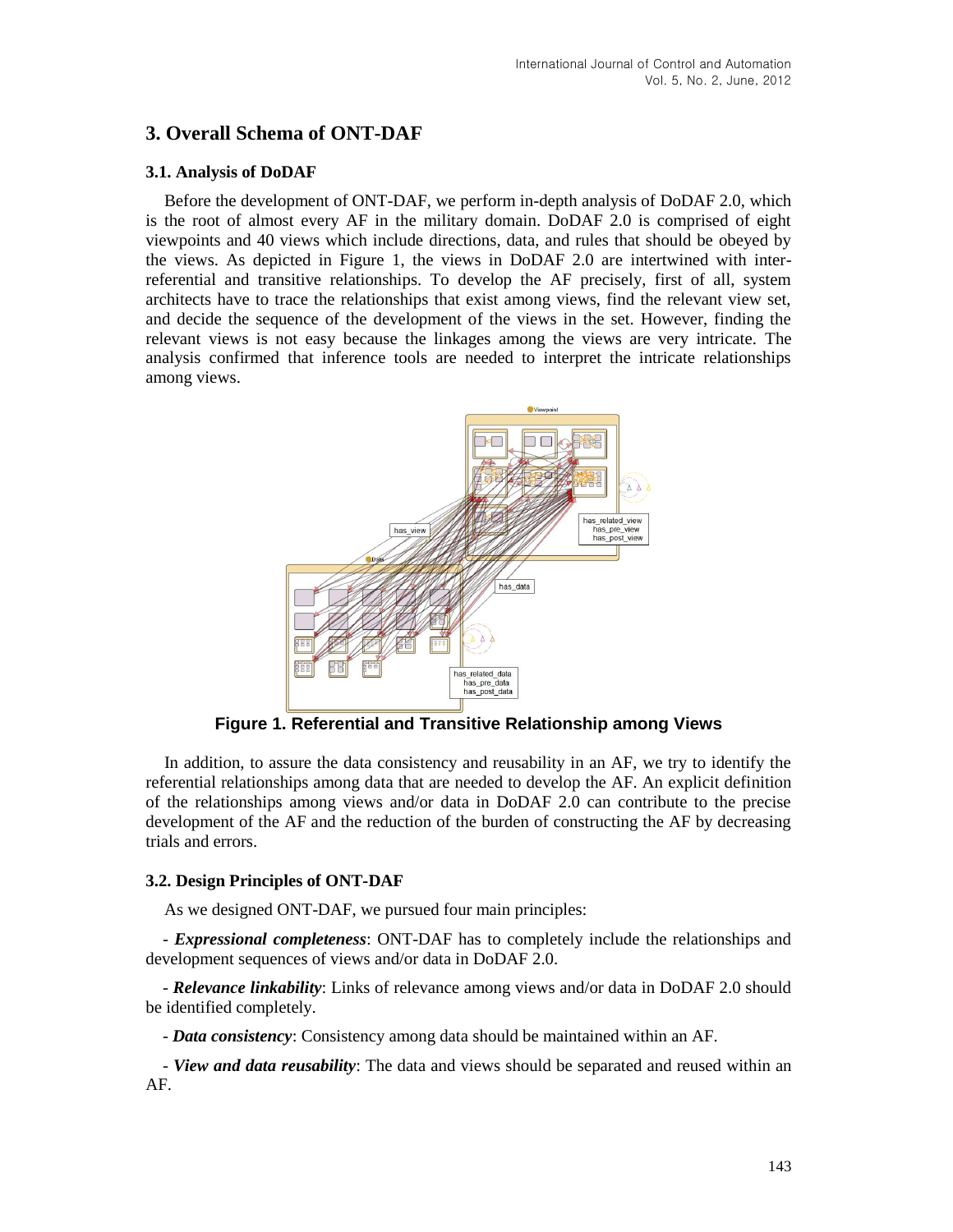To achieve the above principles, we establish the development strategy for ONT-DAF to separate data from views. To develop and document the views, relevant data with the views should be identified and applied. Unfortunately, the views and data are closely coupled in the document-based AFs. Each view only specifies data needed to develop and document it regardless of which views use the data. It causes data inconsistency in the developed AF and can hinder the reuse of the data. In this light, we separate data from views when we develop ONT-DAF. So, we accomplish the development principles named 'data consistency' and 'data reusability.'

## **3.3. Overall Structure of ONT-DAF**

The overall structure of ONT-DAF is depicted in Figure 2. ONT-DAF is composed of a set of classes and properties that represent relationships among classes. There are five types of classes: '*TargetEA*,' '*Viewpoint*,' '*Data*,' '*Expression*,' and '*Reference*.' Each class has a lot of subclasses. As shown in Figure 2, class '*TargetEA*' relates to class '*Viewpoint*,' '*Data*' and '*Viewpoint*,' and '*Data*' have referential relationships via properties '*has\_view*' and '*has\_data*.'



**Figure 2. Overall Structure of ONT-DAF**

Class '*Viewpoint*' is a set of classes that are mapped to eight viewpoints in DoDAF 2.0. Eight viewpoints have a set of instances that are mapped to views. Relationships among eight viewpoints are established by property '*has\_related\_view*.' '*has\_related\_view*' has domains (*rdfs:domain*) and ranges (*rdfs:range*) as viewpoints. Furthermore, '*has\_related\_view*' has two sub-properties named '*hasPreView*' and 'h*asPostView*.' These are used to set the development sequences between the views. IThe overall relationship among 'Viewpoint,' 'View,' and their properties are summarized in Figure 3.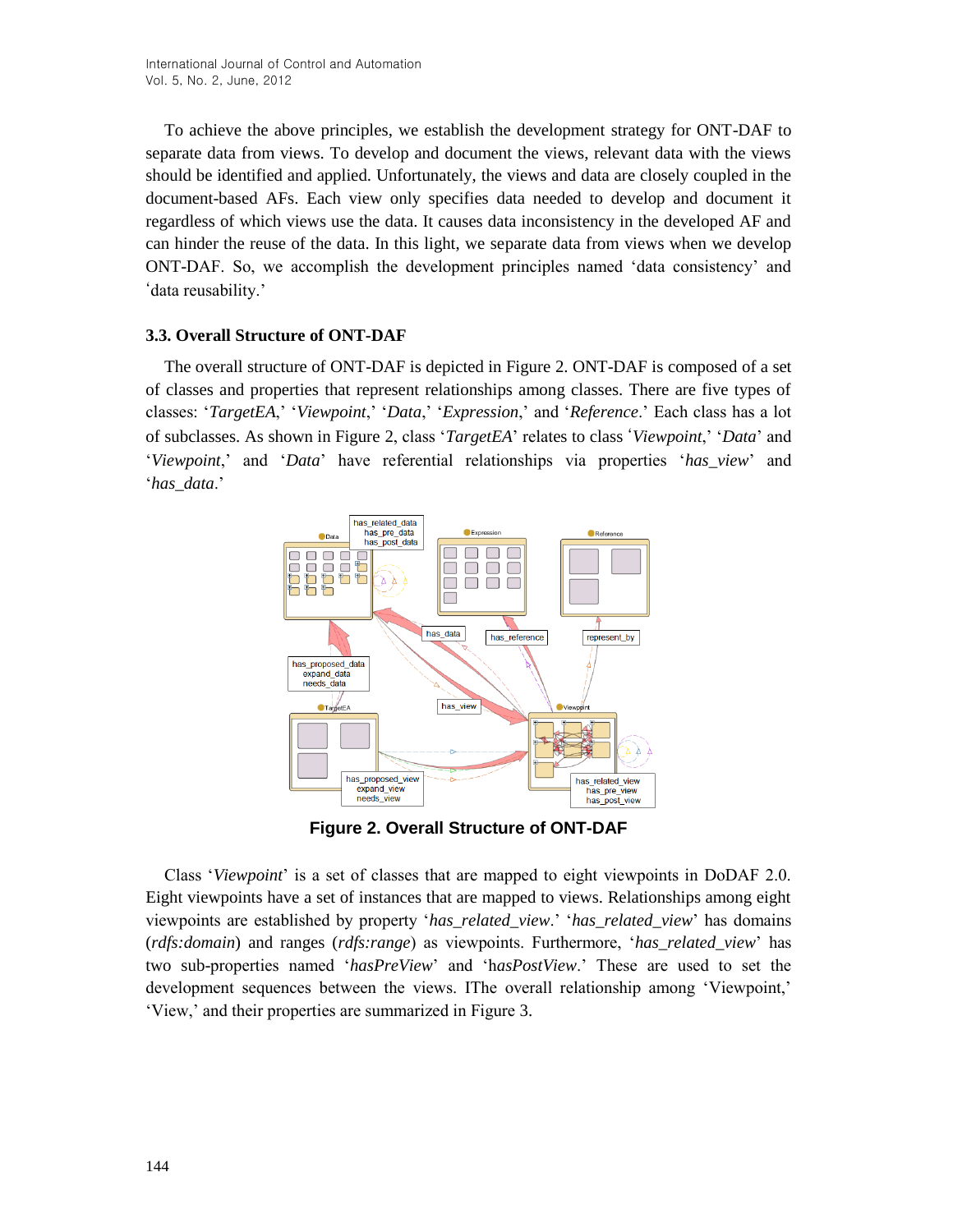

## **Figure 3. Overall Relationships among 'Viewpoint,' 'View,' there Properties, and Instances**

Class '*Data*' represents the data that are needed in the modeling of views. In DoDAF DM, the data are classified into nine types. In addition, '*Resource Data*' is further classified into three types of sub-data. In ONT-DAF, class 'Data' is mapped to 12 data types. To treat the data flow among views, we add the extra-data named '*Data exchange*' and '*Data flow*.' Class '*Data*' is related to property '*has\_related\_data*.'

Class '*TargetEA*' is comprised of a set of '*views*' and '*data*' that are needed to develop the new AF. To implement the class '*TargetEA*,' we design three types of properties named '*has\_proposed\_data*,' '*has\_proposed\_view*,' and '*has\_Proposed*.' Class '*Expression*' and 'Reference' provide additional information about the development methods of views and reference models.

### **3.4. Reasoning Rules**

To infer meaningful knowledge from Onto-DAF, we develop the SWRL (Semantic Web Rule Language)-based rule set and perform some inferences using JESS. In ONT-DAF, inferences are classified into four types. First, ONT-DAF recommends all the relevant views that are linked to views selected by system architects to develop a new AF (*TargetEA*). SWRL rule is depicted in Rule 1 and Rule 2. Additionally, Rule 1 and 2 can infer the development sequences among views.

 $(Views \rightarrow Views)$ 

Target EA(?x)  $\land$  needs\_view(?x, ?y)  $\land$  Viewpoint(?y)  $\land$  has\_pre\_views(?y, ?z)  $\rightarrow$ 

TargetEA $(?x)$   $\land$  expand view $(?x, ?z)$  (Rule 1)

Target EA(?x)  $\land$  expand\_view(?x, ?y)  $\land$  Viewpoint(?y)  $\land$  has\_pre\_views(?y, ?z)  $\rightarrow$ 

TargetEA $(?x)$   $\land$  expand\_view $(?x, ?z)$  (Rule 2)

We are developed additional rule set to infer the relationship from '*Views*' to '*Data*,' from '*Data*' to '*Data*,' and from '*Data*' to '*Views*.' However, we do not depict further due to the limit of the space.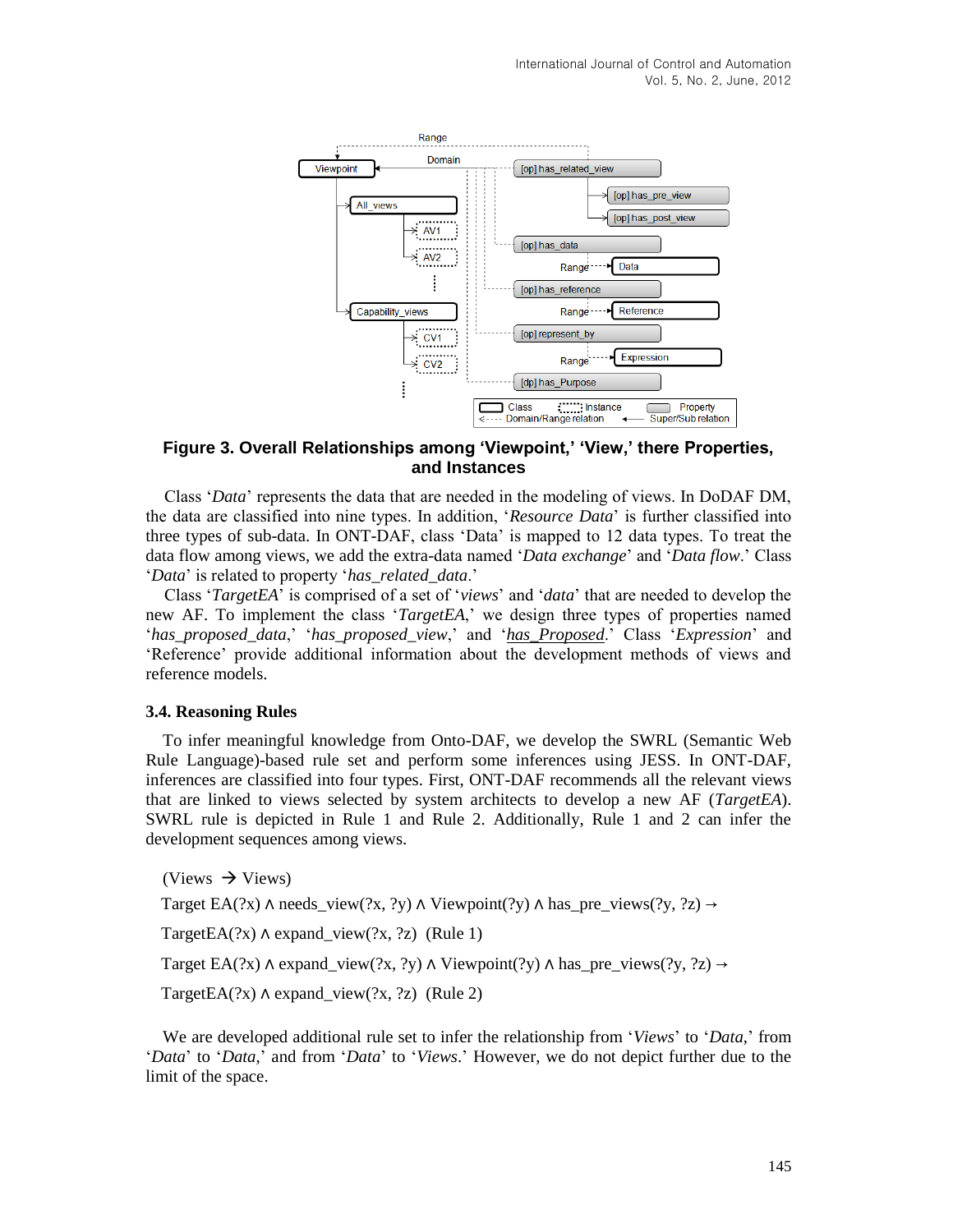# **4. Case Study**

To show the effectiveness of ONT-DAF, we perform a case study. The target problem of the case study is selected from examples in the MODAF handbook (Version 1.2.003) [7]. As depicted in Figure 10, to provide guidance to bidders as part of the ITT for the SMS(s) project, the development of an AF is initiated. To do so, system architects identify views developed as follows: AV-1, AV-2, StV6, OV1s, and OV2. In our case study, we substituted StV6 for CV6 because the strategic view of MODAF is compatible with the capability view of DODAF 2.0.

The execution results of ONT-DAF based on the above example are summarized as follows. First, ONT-DAF recommends additional views developed aside from five views identified. To do so, ONT-DAF applies Rule. As a result, it additionally recommends OV3, OV5, CV1, and CV2. As the next step, ONT-DAF performs inference to decide the development sequences among views abiding by rule2. The execution results of ONT-DAF are summarized in Figure 4. To show the execution results in Figure 4, we adopt Onto-Viz as a plug-in application of Protégé.

① Among nine views, the first developed by system architects is AV-1 and AV-2 because AV-1 does not have property 'hasPreView' and AV-2 has nothing to do with any views. From Figure 11, we know that data named 'Enterprise\_Phase,' 'Enterprise\_vision,' 'Architectural\_Description,' and 'Terms\_and \_Abbreviations' are needed to develop AV-1 and AV-2.

② To find the following views of AV-1 and AV-2, ONT-DAF try to select views that have the property 'hasPostView.' In this example, ONT-DAF recommends OV-1 and CV-1, which are related to AV-1 with the property 'hasPostView.' To develop OV-1, the value of data 'Enterprise\_Vision,' 'Information\_Flow,' 'Enduring\_Task,' 'System,' 'Node,' and 'Organization' should be required. Among them, the value of data 'Enterprise\_Vision' is taken from AV-1. Furthermore, the value of data 'Enterprise\_Goal,' 'Capability,' and 'Enduring\_Task' is defined, too.

③ CV-2 is a post view of CV-1 and needs data 'Capability\_Composition.' At this moment, data 'Capability\_Composition' are derived from 'Capability' in CV-1.

④ OV-2 is developed using OV-1 and CV-2. It needs the value of data 'Needline,' 'Service,' 'Information\_Security,' 'Logical\_Flow,' and 'Operational\_Activity.'

⑤ OV-3 is developed by the previous view OV-2 and needs data 'Information\_Exchnage.' At this moment, 'Information\_Exchnage' is derived from data 'Operational\_Activity' and Node' in OV-2.

⑥ Data 'Operational\_Activity\_Flow' in OV-5 is developed using data 'Operational\_Activity' in OV-3.

⑦ Finally, CV-6 is developed by OV-5 and CV-2. Furthermore, overall data in CV-6 are defined using 'Operational\_Activity' and 'Enduring\_Task' in OV-1 and OV-5, and 'Capability' in CV-2.

## **5. Conclusion and Further Works**

We implemented the ONT-DAF that infers inter-relationships like inter-referential and transitive relationships and the development sequences among the views in DoDAF 2.0. To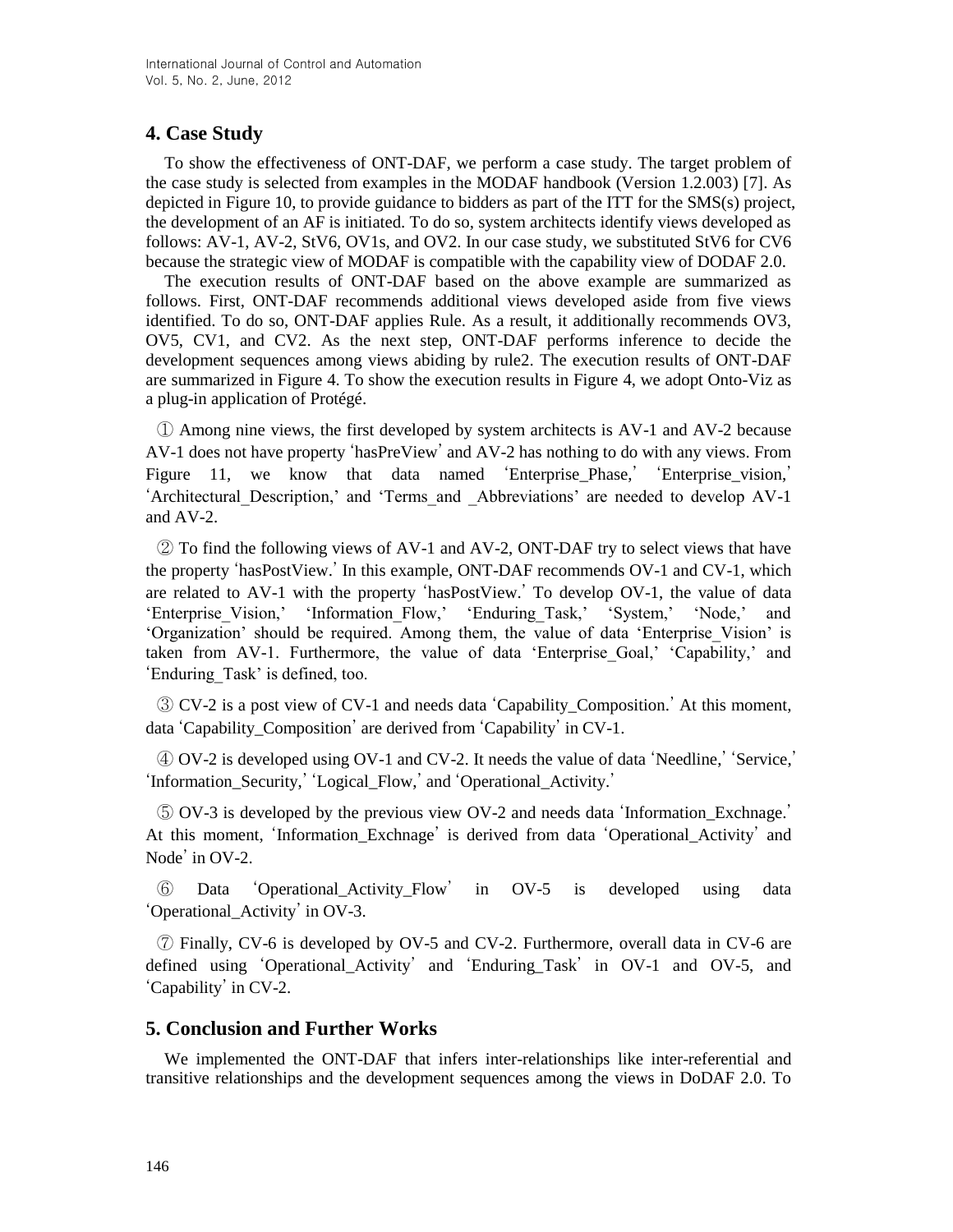develop the overarching ontology for DoDAF 2.0, we define four development principles: expressional completeness, relevance linkability, data consistency, and view and data reusability. Furthermore, we establish the development strategy for ONT-DAF, which is to separate data from views to achieve the above principles.

Contributions of this study are summarized as follows. First, ONT-DAF contributes to the reduction of the burden of developing AFs by decreasing of trials and errors. Second, it improves the completeness of the AFs. Finally, ONT-DAF can be expected to evaluate legacy AFs.



**Figure 4. Inference Result of ONT-DAF**

This research can be extended in several directions. We need to implement user interfaces that are applied to the development of the AFs. Currently, we use the plug-in programs of protégé. Second, we will perform the evaluation on ONT-DAF to prove its adequacy and efficiency.

## **Acknowledgements**

This research was partially supported by the Defense Acquisition Program Administration and Agency for Defense Development under the contract UD080042AD, Korea and the MKE(The Ministry of Knowledge Economy), Korea, under the "IT Consilience Creative Program" support program supervised by the NIPA(National IT Industry Promotion Agency)" (NIPA-2012-H0201-12-1001).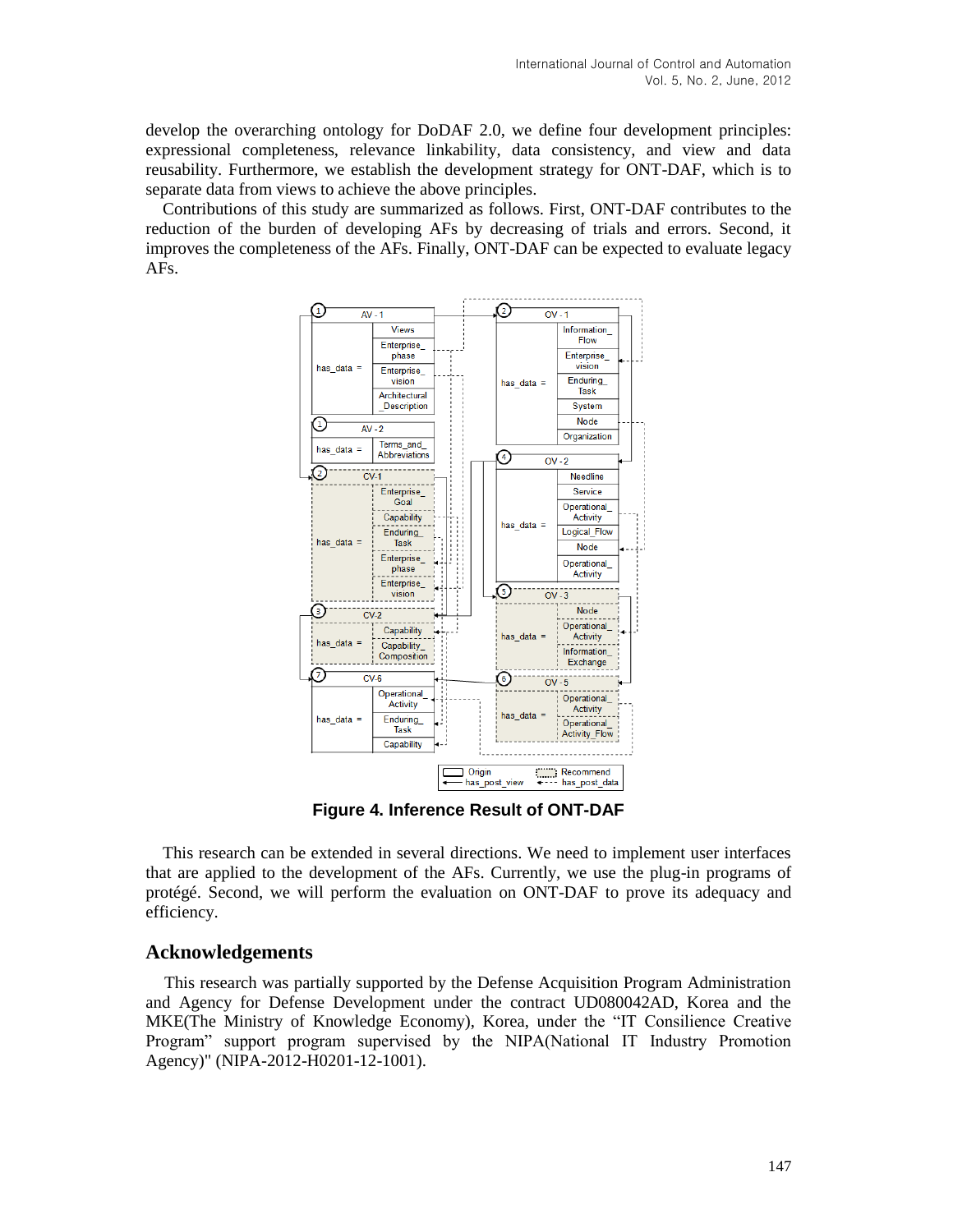## **References**

- [1] L. Namkyu, S. Hyunsik, P. Sanggun and L. Taegong, "Trend of the Defense Architecture Framework and Developmental Direction of MND-AF", Journal of ITA, vol.6, no.2, **(2009)**, pp.171-182.
- [2] K. Dongwoo, L. Jeongsoo, C. Sungchul and K. Kwangsoo, "An ontology-based Enterprise Architecture", Expert Systems with Applications, vol. 37, **(2010)**, pp. 1456–1464.
- [3] TOGAF handbook v9.1, Open Group, **(2011)**.
- [4] Federal Enterprise Architecture guidance, FEA Program Management Office, **(2007)**.
- [5] Treasury Enterprise Architecture Framework, US Department of the Treasury, **(2000)**.
- [6] DoD Architecture Framework v2.02, DoD Chief Information Officer of US, **(2010)**.
- [7] MoD Architecture Framework v1.2.004, MoD of UK, **(2010)**.
- [8] NATO Architecture Framework v3, NATO, **(2010)**.
- [9] MND-AF v1.2, MND of Korea, **(2008)**.
- [10] C. Zhuozhi and R. Pooley, "Rediscovering Zachman Framework using Ontology from a Requirement Engineering Perspective", Proceedings of 33rd Annual IEEE International Computer Software and Applications Conference, **(2009)** July 20 – 24; Washington, USA.
- [11] T. Kilpeläinen and M. Nurminen, "Applying Genre-Based Ontologies to Enterprise Architecture", Proceedings of 18th Australasian Conference on Information Systems, **(2007)** December 5-7; Toowoomba, Australia.
- [12] D. Allemang, R. Hodgson and I. Polikoff, "Federal Enterprise Architecture reference model ontologies: FEA-RMO version 1.1", http://www.topquadrant.com/documents/TQFEA-RMO.pdf, **(2005)**.
- [13] A. Marina, "Enterprise Architecture Implementation: Practical Steps Using Open Source Tools", http:// net.educause.edu/ir/library/CMR0409.pps.
- [14] M. Y. Hong, Introduction about Rational Software Architect, IBM, **(2010)**.
- [15] Critical Success Factors for Selection of Enterprise Architecture Tools, 2e Consulting, Korea, **(2002)**.
- [16] R. David, "Selecting an Enterprise Architecture tool", Antevorte consulting, **(2003)**.
- [17] O. P. Oddrun, "Ontology for Characterising Architecture Frameworks", Workshop of Enterprise modeling and ontologies for Architecture Frameworks, **(2004)**.

### **Authors**



#### **Young Min Kwon**

2010 Bachelor's degree in Sungkyunkwan University

2010 ~ Master course in Sungkyunkwan University

**Research interests** Enterprise Architecture, Business Process Reengineering, Project Management



#### **Mye Sohn**

1985 Bachelor's degree in Sungkyunkwan University

1988 Master degree in KAIST

2002 Ph. D in KAIST

1988 ~ 2004' Researcher of Korea Institute for Defense Analyses

2004 ~ Current Professor in Sungkyunkwan University

**Research interests** Semantic Web, Ontology, Semantic Web Service, Case-Based Reasoning, Ubiquitous Computing, Enterprise Architecture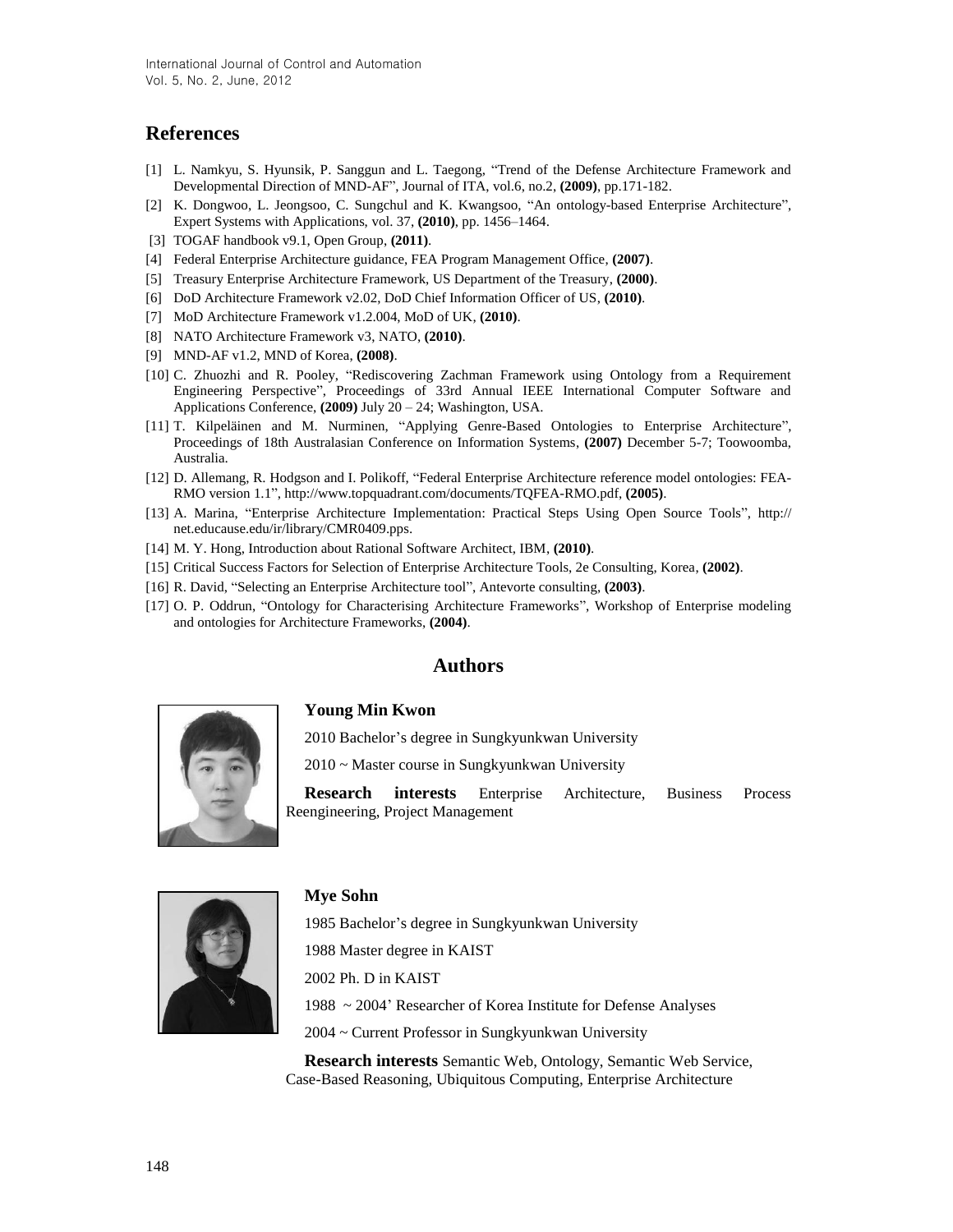

## **Hyun Jung Lee**

1991 Bachelor's degree in Ewha Womans University

1994 Master degree in Ewha Womans University

2004 Ph. D in KAIST

2006 ~ 2011 Research professor at Korea University Business School

2012 ~ Current Researcher at Yonsei Institute of Convergence Technology in Yonsei University

**Research interests** Decision Support System, Semantic Web, Ontology, Recommend System, Knowledge Management Systems